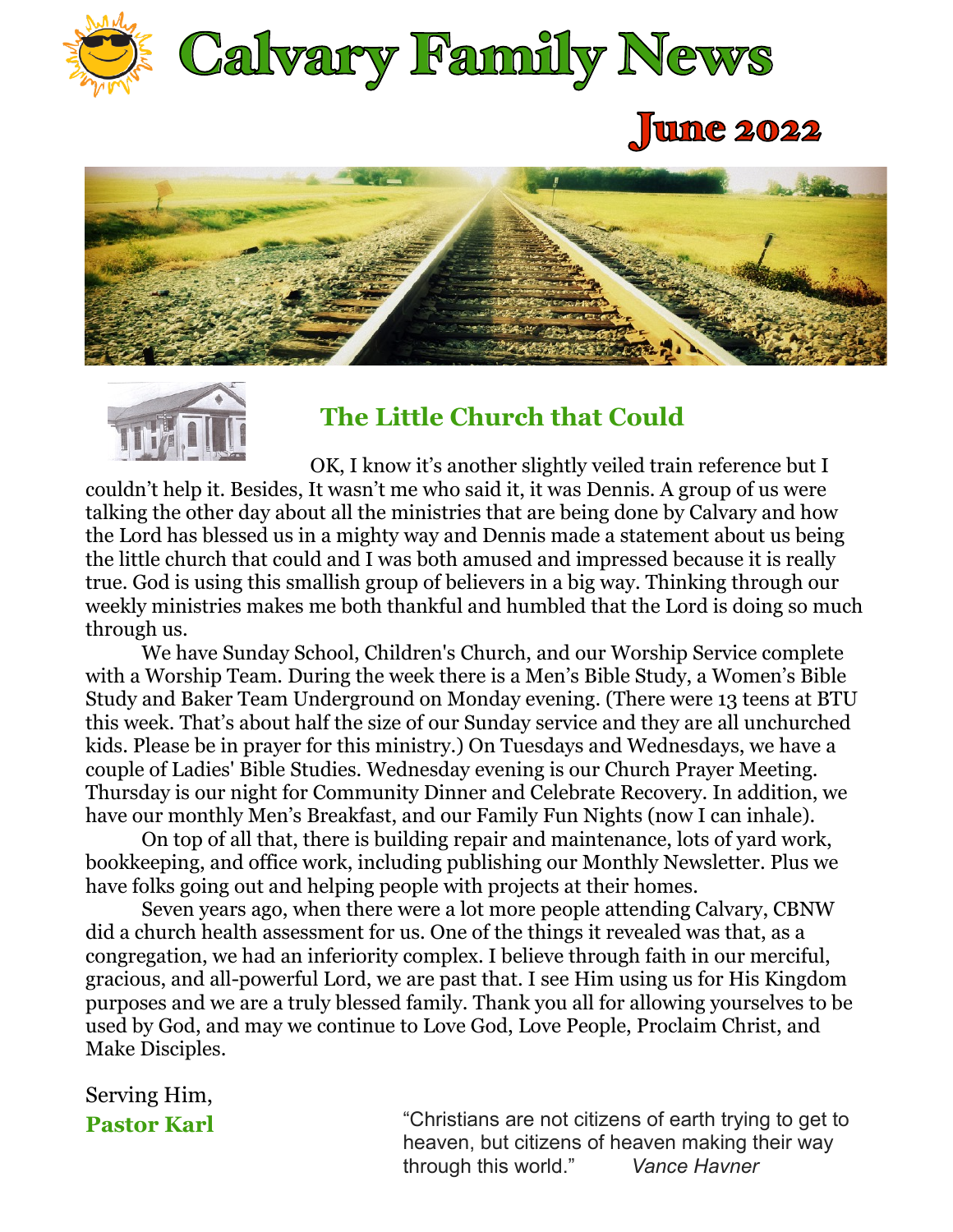#### **Teach Me to Pray**

Teach me to pray, Lord, teach me to pray; This is my heart's cry day unto day; I long to know Thy will and Thy way; Teach me to pray, Lord, teach me to pray.

#### Chorus:

Living in Thee, Lord, and Thou in me, Constant abiding, this is my plea; Grant me Thy power, boundless and free, Power with men and power with Thee.

Power in prayer, Lord, power in prayer! Here 'mid earth's sin and sorrow and care, Men lost and dying, souls in despair; O give me power, power in prayer!

My weakened will, Lord, Thou canst renew; My sinful nature Thou canst subdue; Fill me just now with power anew; Power to pray and power to do!



#### …**Did you know that,**

if your name is listed in the church directory, you are prayed for every Wednesday night by name, by a group of 10 to 12 people. We also pray for any requests you submit. Teach us to pray, Lord, teach us to pray.

JHM



#### **Service Opportunities….**

What gifts could you use to service God and bless the church body?

We have several current opportunities available, wither it be a once in a while or once a month, we would love to match you up with options to spread the joy around:

Enjoy serving others without having to cook? The first Tuesday of the Month is Calvary's slot to serve the meal at Senior Center. Let Terrie know what month you can fit it in and be blessed and meet new friends and enjoy the time from 10:30a-1pm.

Enjoy cooking meals for work crews? We will have an opportunity August 12th-21st, to cook for the Teens that will put putting on VBS. More details to come.

Enjoy baking and cookies, but family is much smaller now? Pick a date and provide a dessert for Community Dinner or Youth Group or Prayer Meeting!

Enjoy cooking or like to learn to cook for a crowd? Sign up to help with the Thursday Dinners to the Community (They are happy to share their tricks with you), and enjoy the fun that happens before things start and behind the scene!

Enjoy technology or would enjoy learning? We have patient folks that would be glad to show you how to run the sound board or the new presentation system during the church service.

Enjoy visiting with others and hearing what is going on in folks lives? Come to Community Dinner on Thursdays and encourage an old friend or new folks while you enjoy the meal with them. Being friendly and available to others is a special gift for others.

Love Music or making a Joyful Noise? The Worship Team is always happy to fit you in, and have you join them.

**Tap**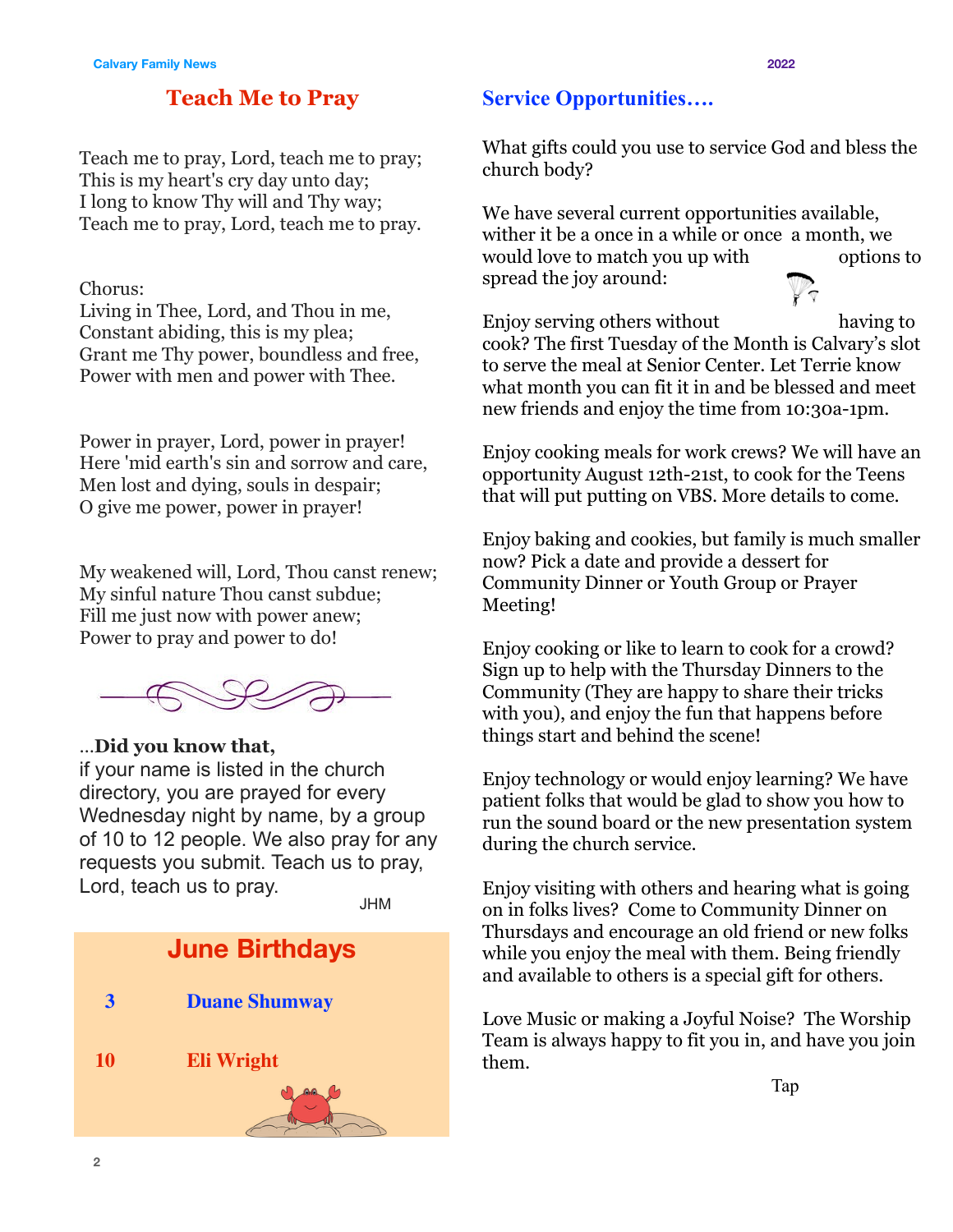**3**

that these three crosses now appear behind our Calvary sign and fits with our name! Bark was added and more landscaping changes are in the works!

### **Time to Bring Back Your Baby Bottles for Rachel Center Fundraiser!**

The Rachel pregnancy center baby bottle drive will be ending Father's Day, Sunday, June 19th. Please return the bottles (empty or filled with change) or your check made out to

Rachel Pregnancy Center, to the church on June 19th, or mail your check in an envelope or hand deliver it your donation. They accept donations any time of year. (And also baby bottles, no questions asked. This way, they won't need to purchase more bottles next year.). You may also give online as well at: [www.bakerpregnancyhelp.org](http://www.bakerpregnancyhelp.org)

### **Baker Teen Underground at Calvary Baptist**

**Monday nights at 6:30pm, Baker Teen Underground is growing! Pray for those working with a dozen Junior Highers. These kids are a lively bunch, and they all need to hear about our Lord.** 

**Please contact the Co-Editors, Janice Haskell and Tamera Pierce, for any feedback, ideas, or submissions. July Newsletter Items due Tuesday June 21st, at 10am! Thank you!**

# **\*Skydiving Classics**

Here is an opportunity for the Calvary Classics to have some fun! "Sky is the limit" skydiving excursion. No experience necessary! Wear warm clothing (it's cold up there) and bring along all your faith. If you *"fall"* for this - don't. This is just a test to see if you are reading the newsletter. Hope this gave you a momentary -"WHAT? " JMH

**Calvary Classics Skydiving,**  please contact Janice or Tamera for more information and see \* below!













**Calvary Family News 2022**